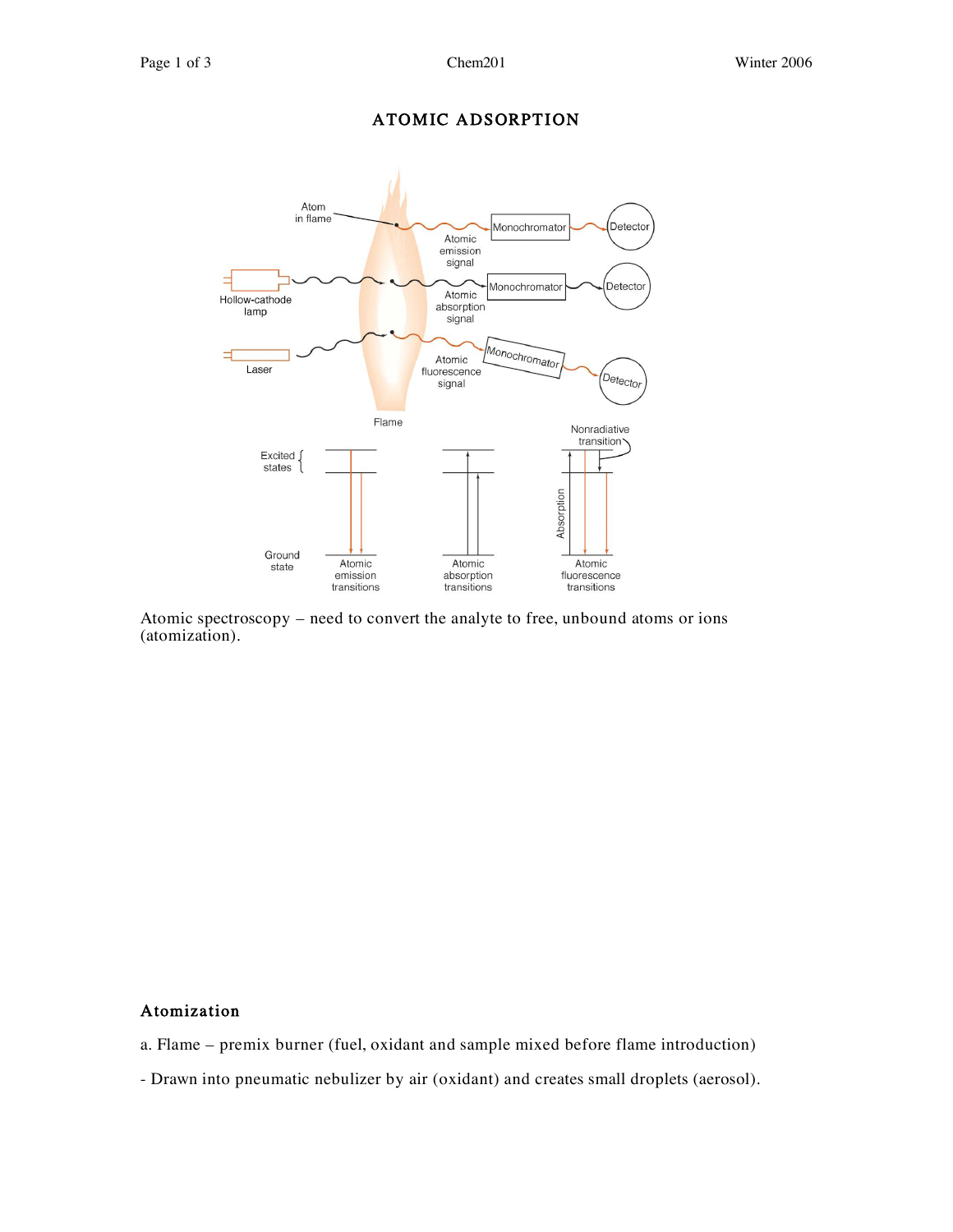- b. Electrothermal the graphite furnace
- greater sensitivity and less sample
- maintains constant temperature, reducing memory effects
- c. Inductively coupled plasma (ICP),  $0.001-50$  ng  $L^{-1}$
- high temperature, stability and chemically inert Ar environment

| Atomization method | Temperature $(K)$ | Measurement Type |
|--------------------|-------------------|------------------|
| Flame              | 2300-3400         | Abs, emission    |
| Electrothermal     | 2000-3300         | Abs, emission    |
| <b>ICP</b>         | 6000-8500         | emission         |

#### Atomic Spectroscopy

- Unbound atoms, rather than molecules, are the absorbing species.

- Monochromator in atomic absorption or emission is place after the sample (remove unwanted radiation during atomization process).

- Bandwidths are very narrow (0.002-0.005 nm), often referred to as lines.

#### Temperature Effects

Boltzmann Distribution – degeneration of energy states (describes the relative populations of diff. states at thermal equilibrium).

- Ground state atoms can absorb light to be promoted to the excited state.
- Excited state atoms can emit light to return to the ground state.